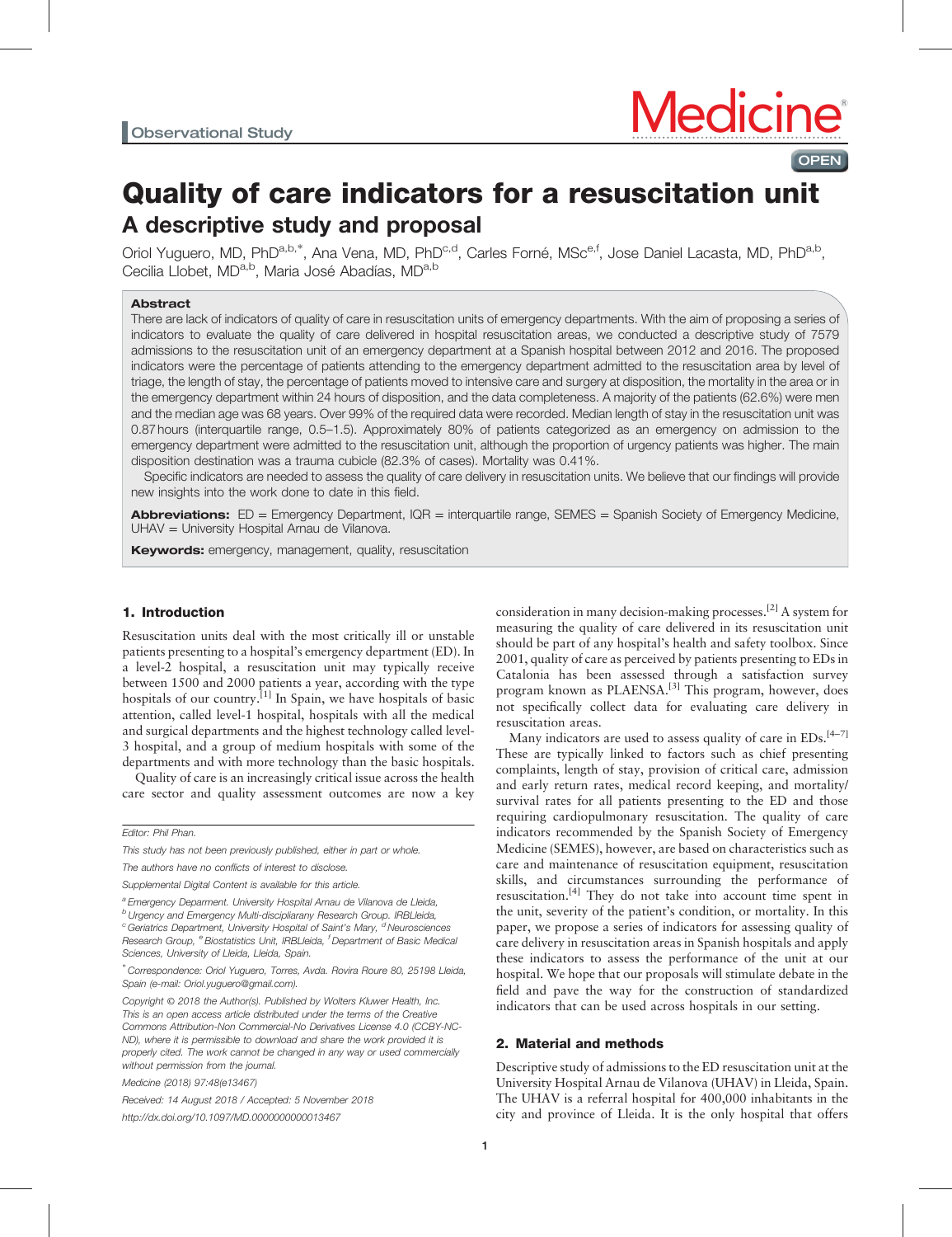emergency care in the area. We analyzed all admissions to the resuscitation unit between January 1, 2012 and December 31, 2016. Admissions corresponding to patients aged <1 year were excluded. Triage level was evaluated using the Spanish Triage System, which is based on the Andorran Triage Model and is recommended by the SEMES. It contains 5 levels, ranging from resuscitation required (level 1) to nonurgent (level 5).

We performed a descriptive study based on the following quality indicators: the percentage of patients directed to the resuscitation unit from the ED by triage level; the length of stay in the unit (in hours); the distribution of triage levels; the percentage of transfers to intensive care and surgery; the mortality in the resuscitation unit or in the ED within 24 hours of disposition; and the completeness of data recorded. We also collected sex, age, chief presenting complaint, and destination at disposition.

#### 2.1. Statistical analysis

Qualitative variables were expressed as numbers and percentages. Median and interquartile range (IQR) were calculated for the quantitative variables age and length of stay because of the strong asymmetry in their distribution. The number of patients with available data is shown for each of the variables.

Additionally, we explored the association between the study variables and quality indicators with 30-day readmission and length of hospital stay by means of bivariate and multivariable analyses. Patients who died during hospitalization were excluded from these analyses.

#### 2.2. Ethical aspects

The study was approved by the ethics committee of UHAV Lleida. The data collected were used exclusively for the purpose of the study and complied with the Spanish Data Protection Organic Law 15/1999. The patients' rights were respected at all times.

# 3. Results

The UHAV resuscitation unit received 7579 patients who met the inclusion criteria, and there was a progressive increase in admissions between 2012 and 2016 (Table 1). The median age of the patients was 68 years (IQR, 52–80) and 62.6% were men.

Completeness of data was good or very good, with 99% of records containing information on sex, age, triage level, time of entry, and destination at disposition from the unit. Nevertheless,

## Table 1

Quality of care indicators for the emergency department resuscitation unit.

|                                                                          | <b>Overall</b>      | 2012                   | 2013                   | 2014                   | 2015                   | 2016               |
|--------------------------------------------------------------------------|---------------------|------------------------|------------------------|------------------------|------------------------|--------------------|
| Total admissions to unit, no (%)<br>Patient characteristics              | 7579 (100%)         | 1169 (15.4%)           | 1344 (17.7%)           | 1573 (20.8%)           | 1681 (22.2%)           | 1812 (23.9%)       |
| Female sex                                                               | 7575                | 1169                   | 1341                   | 1573                   | 1680                   | 1812               |
|                                                                          | 2834 (37.4%)        | 438 (37.5%)            | 495 (36.9%)            | 580 (36.9%)            | 659 (39.2%)            | 662 (36.5%)        |
| Age (y)                                                                  | 7529                | 1162                   | 1337                   | 1561                   | 1657                   | 1812               |
|                                                                          | 68.0 (52.0-80.0)    | 66.0 (49.0-78.0)       | 67.0 (51.0-79.0)       | 67.0 (51.0-79.0)       | 69.0 (53.0-80.0)       | 68.0 (53.0-81.0)   |
| Quality indicators                                                       |                     |                        |                        |                        |                        |                    |
| Patients admissions (unit/total emergency<br>department) by triage level | 442,766             | 84,880                 | 83,772                 | 88,769                 | 91,239                 | 94,106             |
| 1 (resuscitation)                                                        | 928/1276            | 114/193                | 163/233                | 190/253                | 219/304                | 242/293            |
|                                                                          | (72.7%)             | $(59.1\%)$             | (71.2%)                | $(75.1\%)$             | $(72.0\%)$             | $(82.6\%)$         |
| 2 (emergent)                                                             | 3698/53,888         | 567/10,495             | 637/9760               | 787/10,292             | 892/12,306             | 815/11,035         |
|                                                                          | $(6.9\%)$           | $(5.4\%)$              | $(6.5\%)$              | $(7.6\%)$              | $(7.2\%)$              | $(7.4\%)$          |
| 3 (urgent)                                                               | 1923/15,8045        | 317/27,109             | 348/28,139             | 333/32,212             | 392/35,599             | 533/34,986         |
|                                                                          | $(1.2\%)$           | $(1.2\%)$              | $(1.2\%)$              | $(1.0\%)$              | $(1.1\%)$              | $(1.5\%)$          |
| 4 (less urgent)                                                          | 224/119,398         | 42/22,204              | 40/19,964              | 30/19,703              | 48/26,785              | 64/30,742          |
|                                                                          | $(0.19\%)$          | $(0.18\%)$             | $(0.20\%)$             | (0.15%)                | $(0.17\%)$             | $(0.20\%)$         |
| 5 (nonurgent)                                                            | 134/45,016          | 10/6761                | 39/7767                | 20/7382                | 24/10,570              | 41/12,536          |
|                                                                          | $(0.30\%)$          | $(0.14\%)$             | $(0.50\%)$             | $(0.27\%)$             | $(0.22\%)$             | $(0.32\%)$         |
| Not rated                                                                | 666/65.144          | 119/18,118             | 117/17.909             | 213/18,927             | 104/5675               | 113/4514           |
|                                                                          | $(1.0\%)$           | $(0.65\%)$             | (0.65%)                | $(1.1\%)$              | $(1.8\%)$              | $(2.5\%)$          |
| Time in resuscitation unit (hr)                                          | 5513                | 563                    | 1071                   | 1160                   | 1288                   | 1431               |
|                                                                          | $0.87(0.50 - 1.50)$ | $0.83$ $(0.50 - 1.58)$ | $0.87$ $(0.50 - 1.50)$ | $0.88$ $(0.50 - 1.50)$ | $0.83$ $(0.50 - 1.54)$ | $0.92$ (0.50-1.58) |
| Admissions to unit by level of triage                                    | 7573                | 1169                   | 1344                   | 1573                   | 1679                   | 1808               |
| 1 (resuscitation)                                                        | 928 (12.3%)         | 114 (9.8%)             | 163 (12.1%)            | 190 (12.1%)            | 219 (13.0%)            | 242 (13.4%)        |
| 2 (emergent)                                                             | 3698 (48.8%)        | 567 (48.5%)            | 637 (47.4%)            | 787 (50.0%)            | 892 (53.1%)            | 815 (45.1%)        |
| 3 (urgent)                                                               | 1923 (25.4%)        | 317 (27.1%)            | 348 (25.9%)            | 333 (21.2%)            | 392 (23.3%)            | 533 (29.5%)        |
| 4 (less urgent)                                                          | 224 (3.0%)          | 42 (3.6%)              | 40 (3.0%)              | 30 (1.9%)              | 48 (2.9%)              | 64 (3.5%)          |
| 5 (nonurgent)                                                            | 134 (1.8%)          | 10 (0.9%)              | 39 (2.9%)              | 20 (1.3%)              | 24 (1.4%)              | 41 (2.3%)          |
| Not rated                                                                | 666 (8.8%)          | 119 (10.2%)            | 117 (8.7%)             | 213 (13.5%)            | 104 (6.2%)             | 113 (6.2%)         |
| Moved to intensive care                                                  | 7577                | 1168                   | 1343                   | 1573                   | 1681                   | 1812               |
|                                                                          | 93 (1.2%)           | 26 (2.2%)              | 18 (1.3%)              | 18 (1.1%)              | 15 (0.89%)             | 16 (0.88%)         |
| Moved to surgery                                                         | 7577                | 1168                   | 1343                   | 1573                   | 1681                   | 1812               |
|                                                                          | 29 (0.38%)          | 11 (0.94%)             | 5(0.37%)               | $5(0.32\%)$            | $4(0.24\%)$            | $4(0.22\%)$        |
| Mortality                                                                | 7577                | 1168                   | 1343                   | 1573                   | 1681                   | 1812               |
|                                                                          | 31 (0.41%)          | 11 (0.94%)             | $7(0.52\%)$            | 7(0.45%)               | $1(0.06\%)$            | 5(0.28%)           |

The total number of patients for whom information was available is shown for all variables.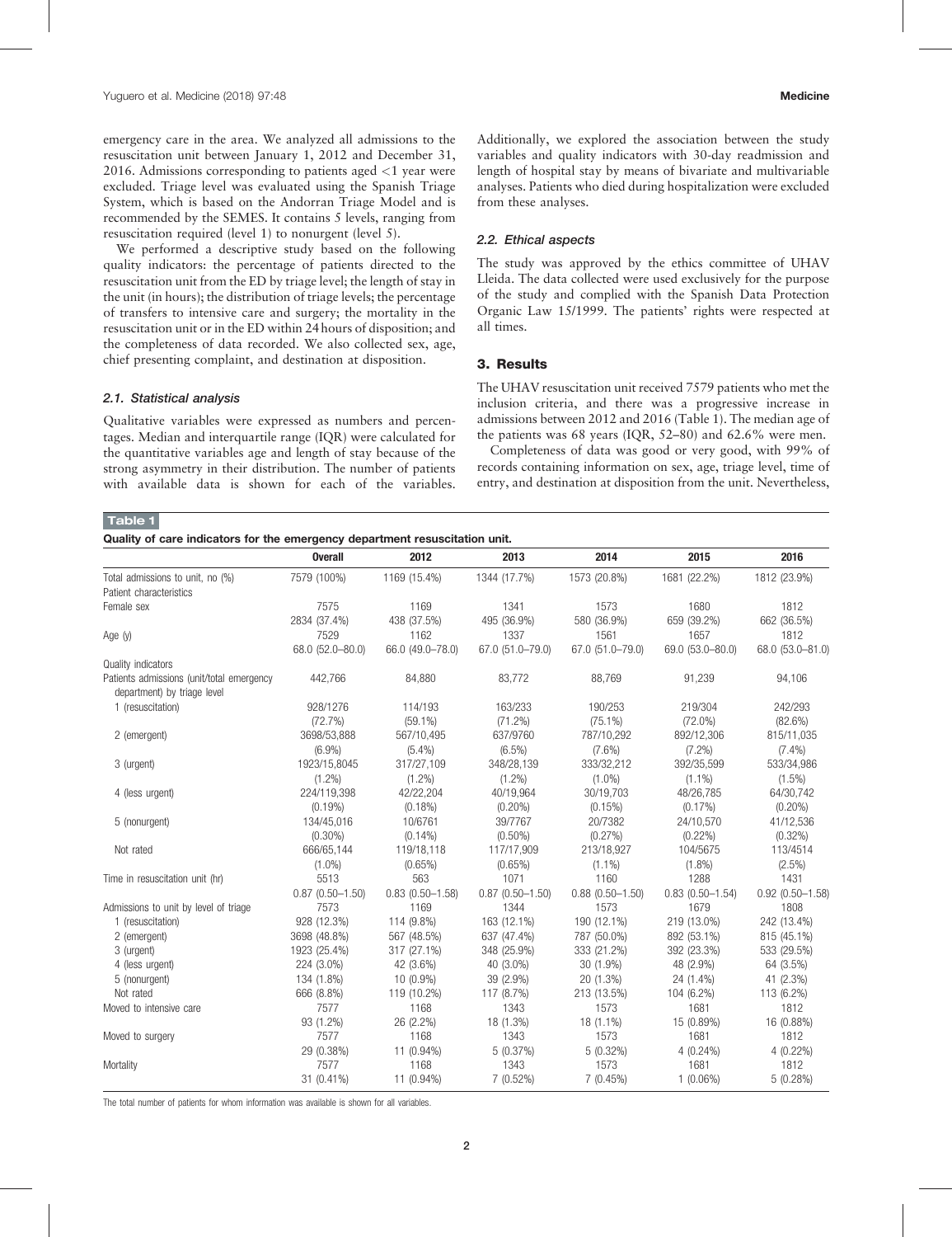Table 2 Chief presenting complaint in patients with triage level 1.

| Chief presenting complaint                | Overall $N = 928$ | $2012 N = 114$ | $2013 N = 163$ | $2014 N = 190$ | $2015 N = 219$ | 2016 $N = 242$ |
|-------------------------------------------|-------------------|----------------|----------------|----------------|----------------|----------------|
| Stroke                                    | 227 (24.5%)       | 61 (53.5%)     | 87 (53.4%)     | 52 (27.4%)     | 15 (6.8%)      | 12 (5.0%)      |
| Performance of electrical cardioversion   | 143 (15.4%)       | $0(0\%)$       | 30 (18.4%)     | 48 (25.3%)     | 55 (25.1%)     | $10(4.1\%)$    |
| Multiple trauma                           | 114 (12.3%)       | 18 (15.8%)     | 13 (8.0%)      | $6(3.2\%)$     | 19 (8.7%)      | 58 (24.0%)     |
| Atrial fibrillation and other arrhythmias | 107 (11.5%)       | 3(2.6%)        | $2(1.2\%)$     | $9(4.7\%)$     | $3(1.4\%)$     | 90 (37.2%)     |
| Digestive/abdominal disorder              | 70 (7.5%)         | $2(1.8\%)$     | $2(1.2\%)$     | $3(1.6\%)$     | 25 (11.4%)     | 38 (15.7%)     |
| Another neurological disease              | 69 (7.4%)         | $5(4.4\%)$     | $8(4.9\%)$     | $3(1.6\%)$     | 48 (21.9%)     | $5(2.1\%)$     |
| Infarction                                | 43 (4.6%)         | $0(0\%)$       | $0(0\%)$       | 42 (22.1%)     | $1(0.46\%)$    | $0(0\%)$       |
| Cardiorespiratory arrest                  | 39 (4.2%)         | 13 (11.4%)     | 6(3.7%)        | $0(0\%)$       | $11(5.0\%)$    | 9(3.7%)        |
| Respiratory disease                       | 29 (3.1%)         | $4(3.5\%)$     | $1(0.61\%)$    | 7(3.7%)        | 10 (4.6%)      | $7(2.9\%)$     |
| Head trauma                               | $21(2.3\%)$       | $4(3.5\%)$     | 1(0.61%)       | $3(1.6\%)$     | $7(3.2\%)$     | 6(2.5%)        |
| Sepsis                                    | 19 (2.0%)         | $0(0\%)$       | $5(3.1\%)$     | $4(2.1\%)$     | $9(4.1\%)$     | $1(0.41\%)$    |
| Intoxication                              | 13 (1.4%)         | 3(2.6%)        | $3(1.8\%)$     | $3(1.6\%)$     | $2(0.91\%)$    | 2(0.83%)       |
| CHF/APE                                   | 6(0.65%)          | $0(0\%)$       | $0(0\%)$       | $3(1.6\%)$     | $3(1.4\%)$     | $0(0\%)$       |
| Vascular disease                          | $3(0.32\%)$       | $0(0\%)$       | $0(0\%)$       | $2(1.1\%)$     | $0(0\%)$       | 1 (0.41%)      |
| Other                                     | $20(2.2\%)$       | 1 (0.88%)      | $4(2.5\%)$     | $4(2.1\%)$     | 10 (4.6%)      | $(0.41\%)$     |
| No Diagnosis                              | $5(0.54\%)$       | $0(0\%)$       | 1(0.61%)       | 1(0.53%)       | $1(0.46\%)$    | 2(0.83%)       |

APE=acute pulmonary edema, CHF=congestive heart failure.

27.2% of records did not contain information on time of disposition, although performance in this area improved in the later study period. Median length of stay in the Resuscitation Unit was 0.87 hours (0.5–1.5), and there were very few variations in this indicator over the years.

Overall, 72.7% of patients categorized as triage level 1 on admission to the ED were directed to the Resuscitation Unit. This proportion increased from 59.1% in 2012 to 82.6% in 2016. Level 1 admission accounted for 12.3% of all admissions to the unit. The largest group, accounting for 48.8% of admissions, was formed by level-2 patients, followed by level-3 patients (25.4%).

The main destination at disposition from the resuscitation unit was a cubicle in the ED (82.3% of cases); 0.38% of patients were transferred to surgery and 1.2% to intensive care. Overall mortality was 0.41%. This rate varied over the years with a peak of 0.94% in 2012 and a low of 0.06% in 2015.

The most common diagnosis in level-1 patients was stroke. It accounted for over 50% of all diagnoses at this level in 2012 and 2013, 27.4% in 2014 and just 6.8% and 5.0% in 2015 and 2016 (Table 2).

We found that the length of hospital stay was the most statistically significant variable with 30-day readmission (supplementary Table S1,<http://links.lww.com/MD/C666>) and it was the only variable included into the selected logistic regression model (supplementary Table S2, [http://links.lww.com/MD/](http://links.lww.com/MD/C666) [C666](http://links.lww.com/MD/C666)). Regarding the length of hospital stay, we found that diagnostic and destination at the unit discharge were significantly associated (supplementary Table S3, [http://links.lww.com/MD/](http://links.lww.com/MD/C666) [C666](http://links.lww.com/MD/C666)). Multivariable analysis found age and destination at discharge significantly associated with length of hospital stay, when adjusted by sex, triage level and time in the resuscitation unit (supplementary Table S4, [http://links.lww.com/MD/C666\)](http://links.lww.com/MD/C666).

## 4. Discussion

We have described the performance of a resuscitation unit at a level-2 hospital in Spain using a set of indicators recommended by the Spanish Society of Emergency Medicine and the Spanish Health Ministry.<sup>[8]</sup> Although the indicators are designed to assess quality of care in EDs, we successfully applied them to a

resuscitation unit. Although the results reflect good-quality practice, we recognize the need for more studies and discussion on the suitability of different indicators to evaluate quality of care delivery in Spanish resuscitation units.

Data used to measure quality of resuscitation care should be obtained from purpose-designed systems supported by data collection protocols that ensure completeness, integrity, and objectivity. The ED at our hospital maintains a registry of all patients directed to the Resuscitation Unit. This registry is part of the UHAV's quality system, explaining the extremely high level of data completeness observed (>99%).

Time spent in an ED or resuscitation area is an important indicator. Most emergency care plans prioritize rapid assessment and treatment, as these are associated with improved survival and functional outcomes. Time to stabilization should thus be as short as possible, with prompt performance of all tests deemed necessary to ensure rapid delivery of the best possible treatment. Fast delivery of care requires fast decisions, particularly in terms of where to direct a patient (specialized unit, surgery, intensive care  $\dots$ .  $[<sup>9</sup>]$  Obviously this time will vary with the complexity of each case and the occurrence of complications. Early out-ofhospital activation codes can help reduce turnaround times for certain conditions. One such example in our setting is the stroke code. The relatively short length of stay observed for the resuscitation unit at the UHAV may be partly explained by easy access to Radiology Services and prioritization of pathology results for patients in the unit.

Mortality is a key quality of care indicator in resuscitation areas. In our case, it was consistently lower than 1%, which is a positive finding considering the high risk of death associated with the majority of cases dealt with. It should, however, be noted that while resuscitation procedures usually require intensive care and monitoring, they are not generally associated with high mortality, although some patients die within a period of 24 to 48 hours. In most cases, however, these deaths are probably the results of an acute presenting condition. ED length of stay has been identified as a key predictor of mortality in trauma patients.<sup>[\[10\]](#page-3-0)</sup> Where possible, all attempts should be made to move patients who are expected to die within the next few hours or days to a destination where they can be accompanied (e.g., a trauma bay or ward). This is a key quality of care issue.